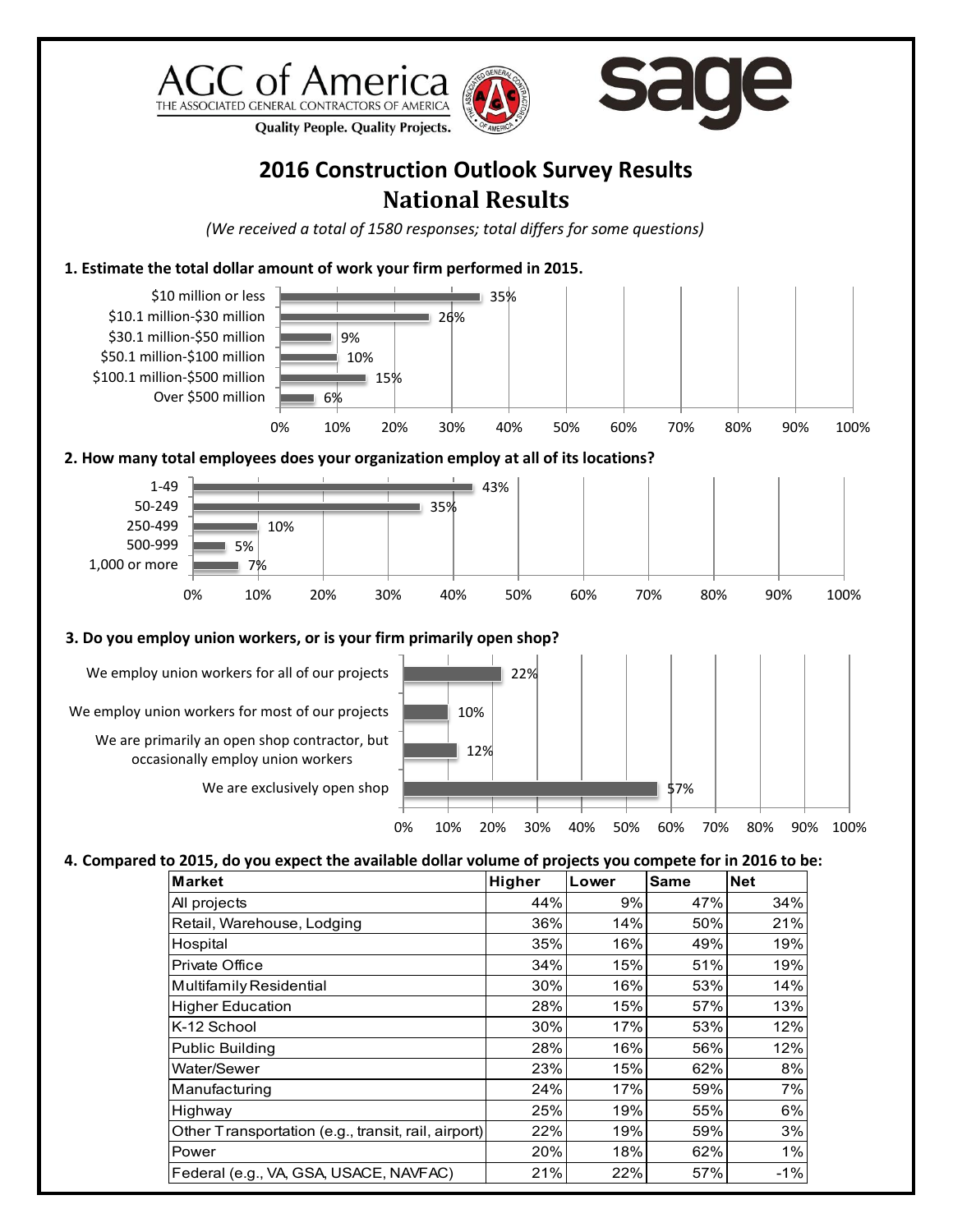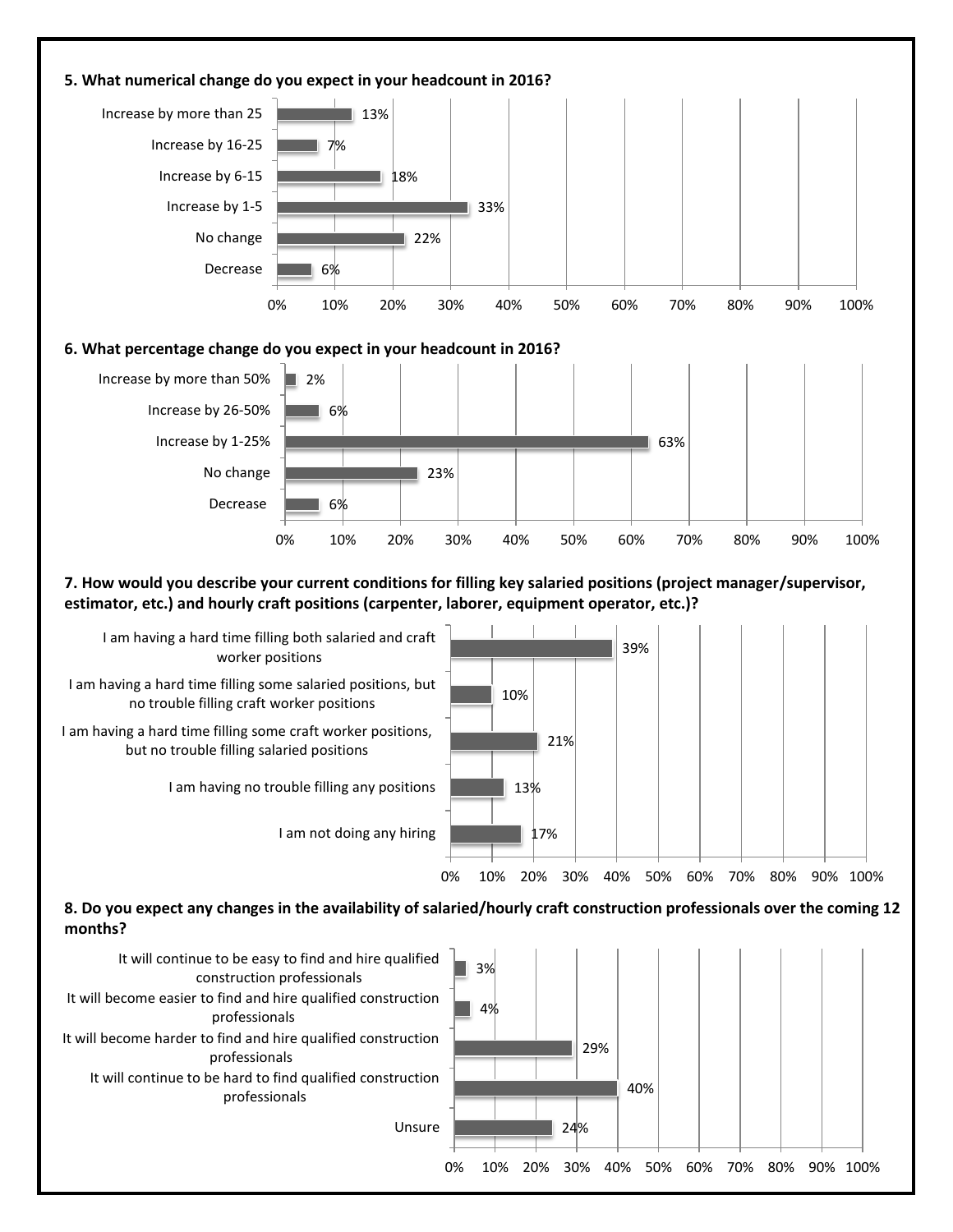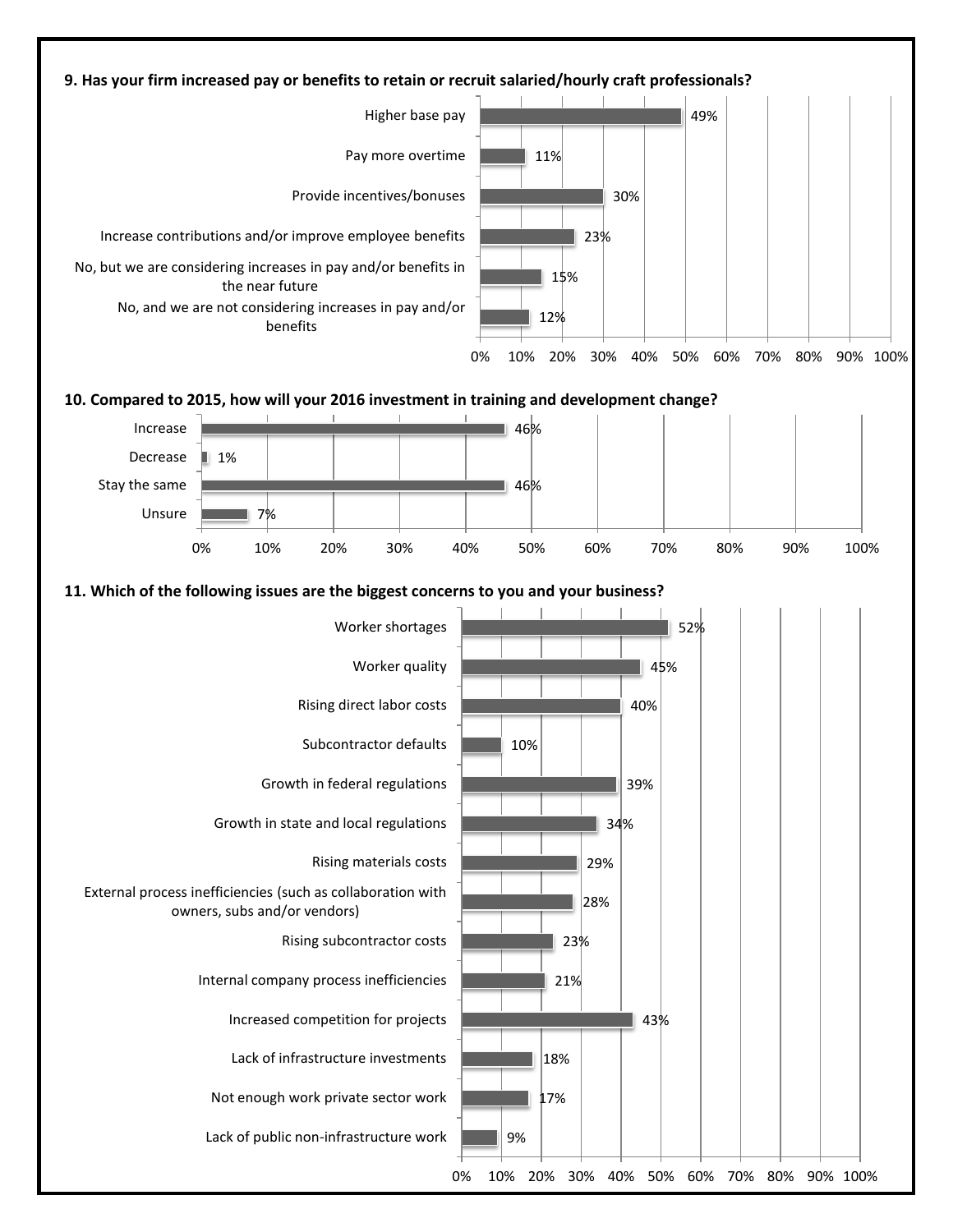

## **15. Did the cost of providing health care insurance for your employees increase or decrease in 2015?**

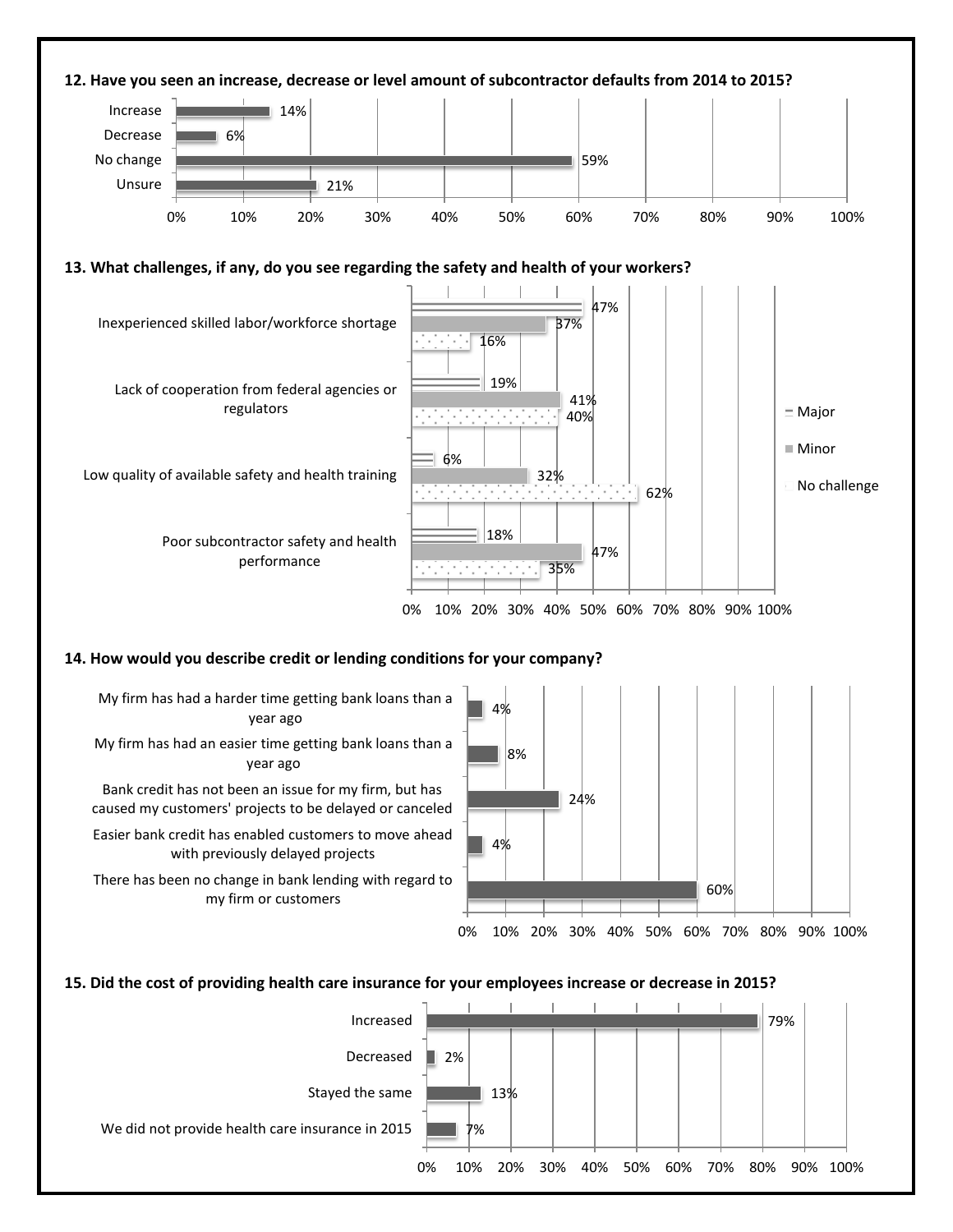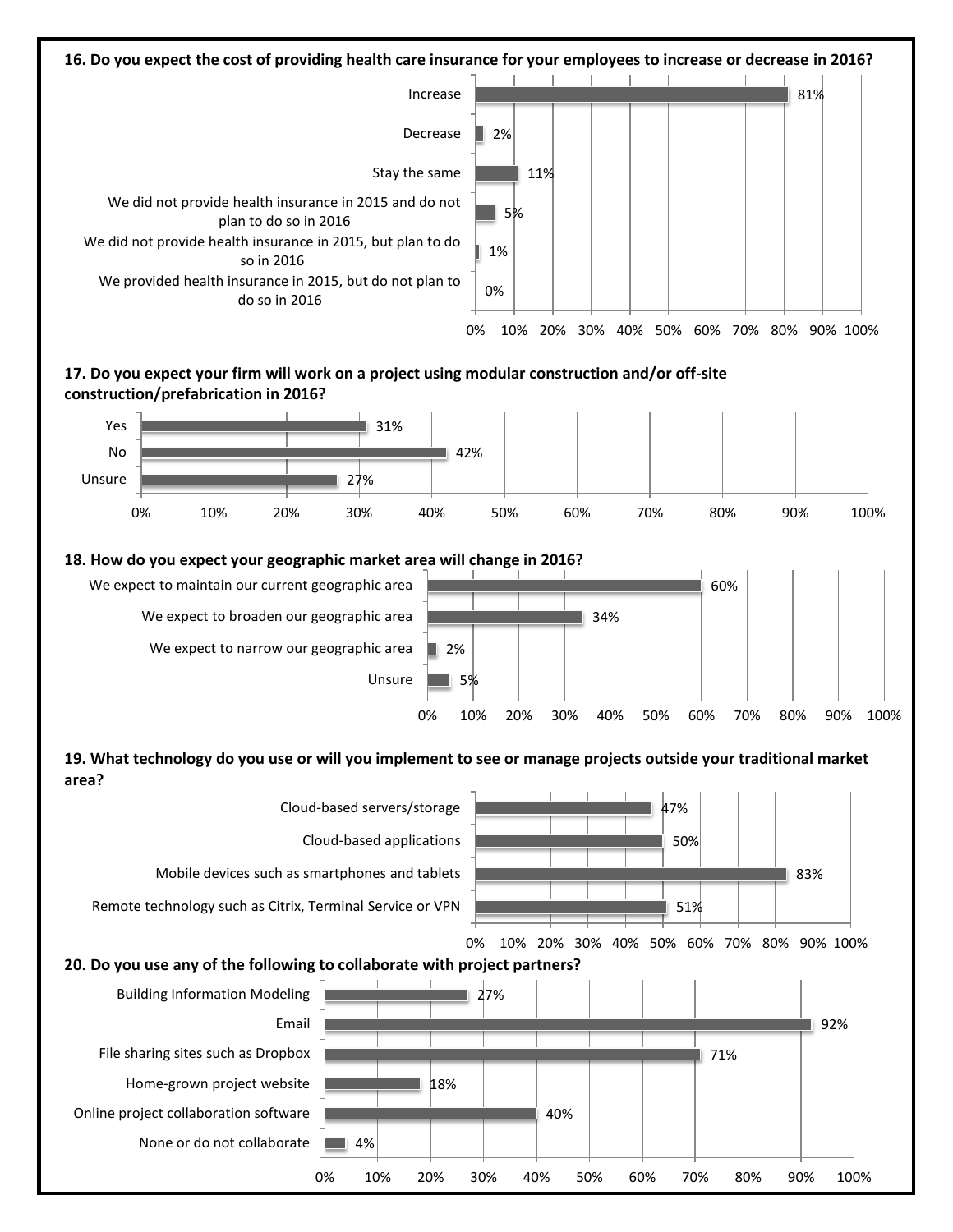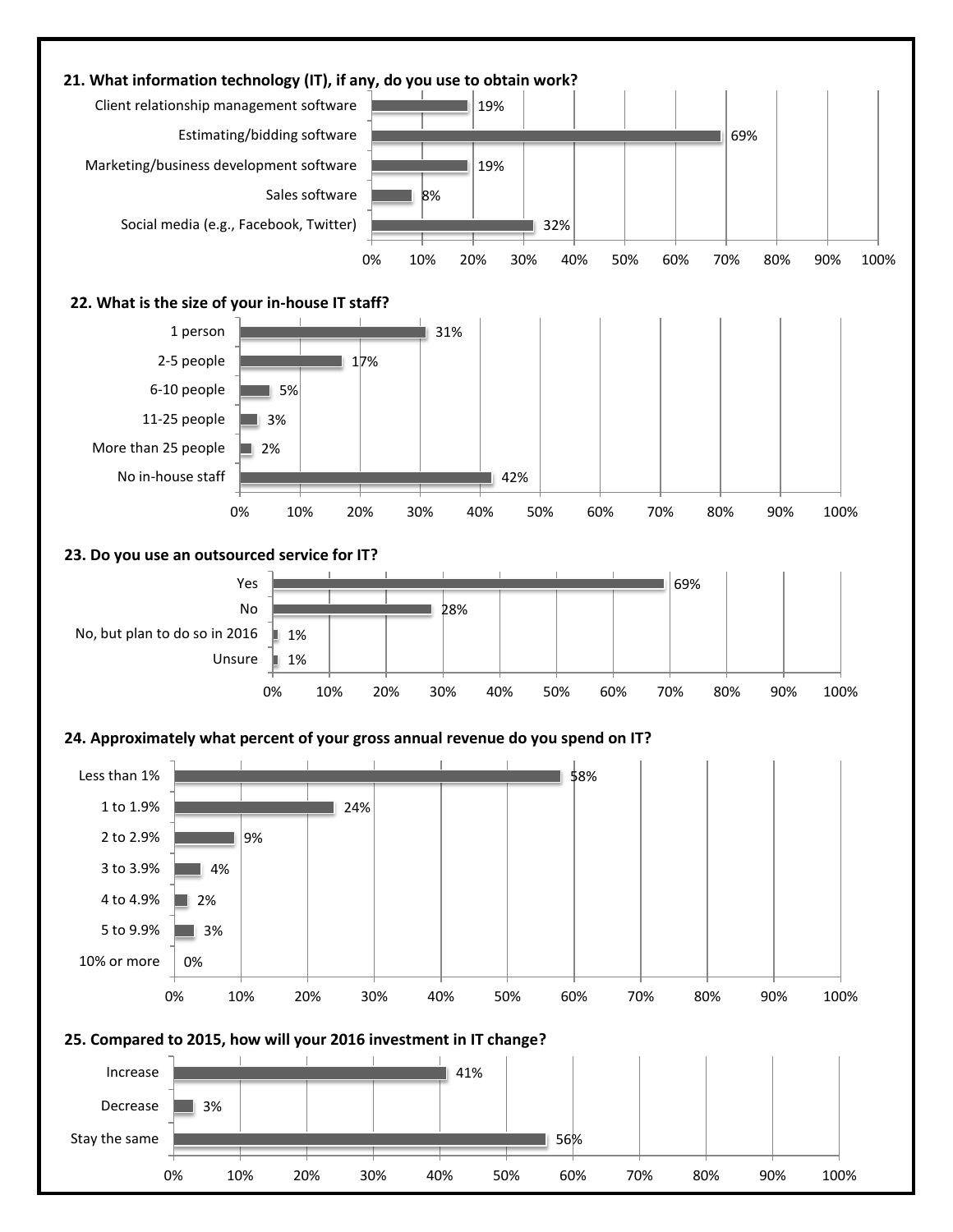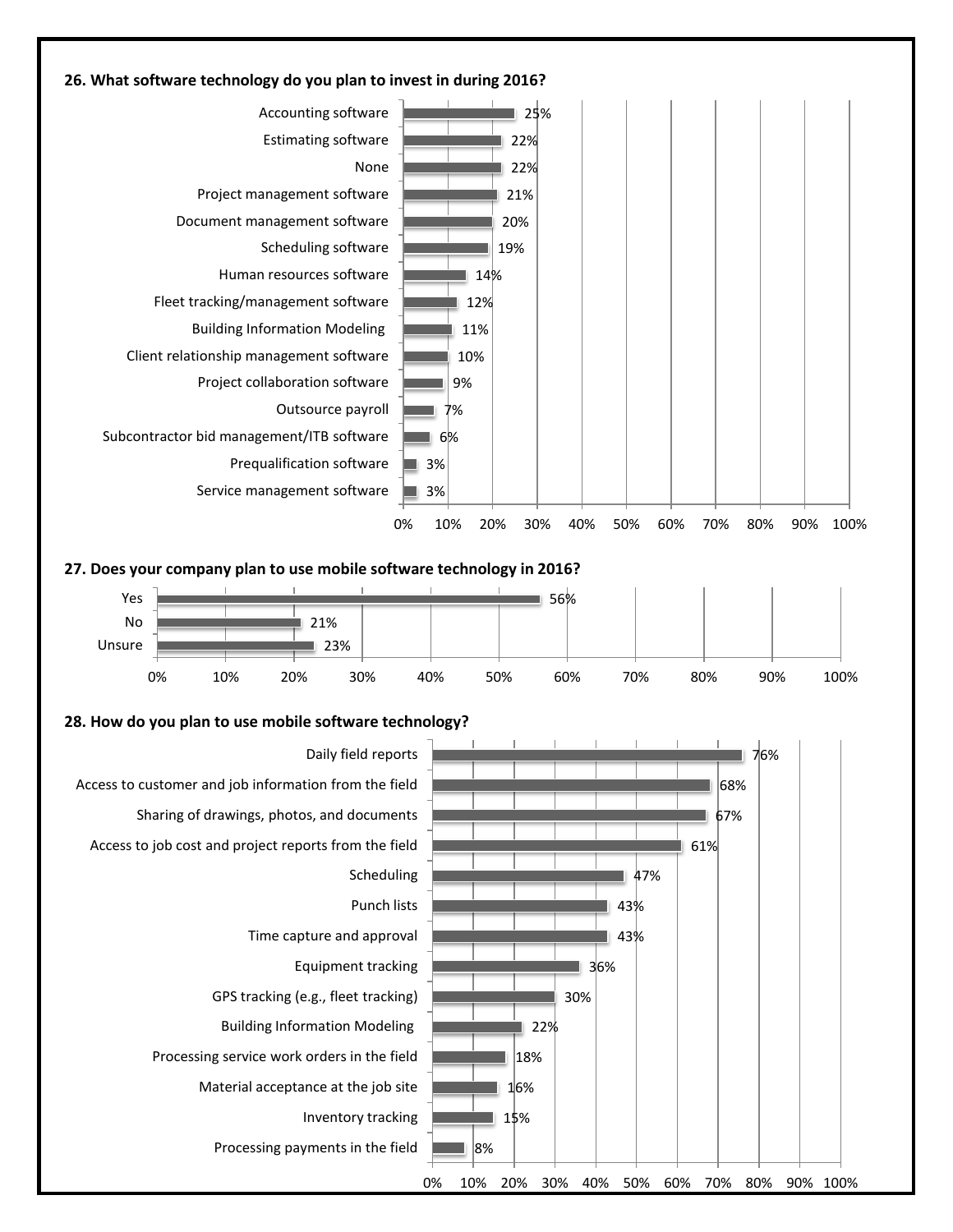